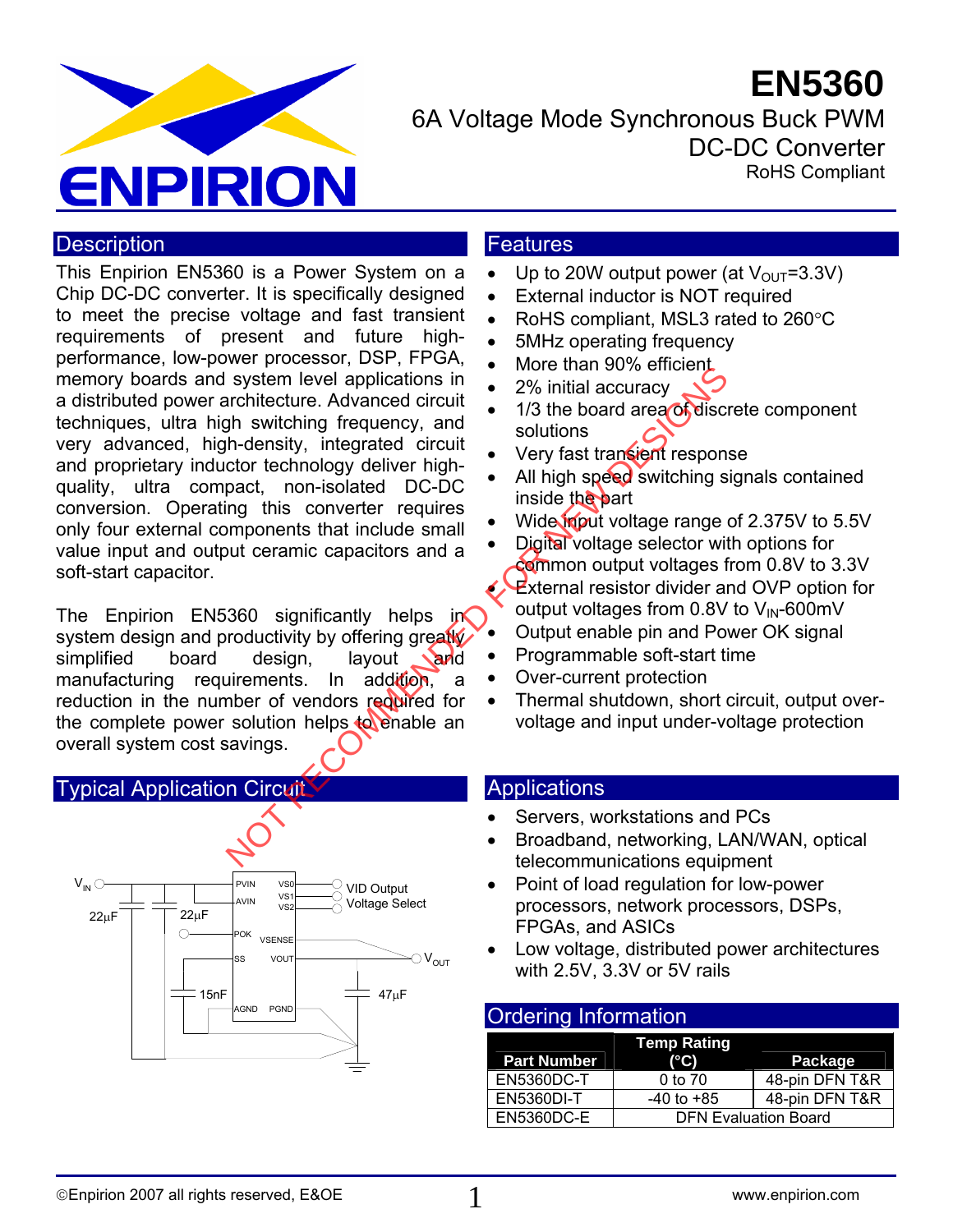## Pin Configuration

This diagram is a top-view of the component and represents the on-board layout requirements for the landing pads and thermal connection points. Specific dimensions for the pads are presented on page 10. Pin 1 of the device is signified by the white dot marked on the top of the device.

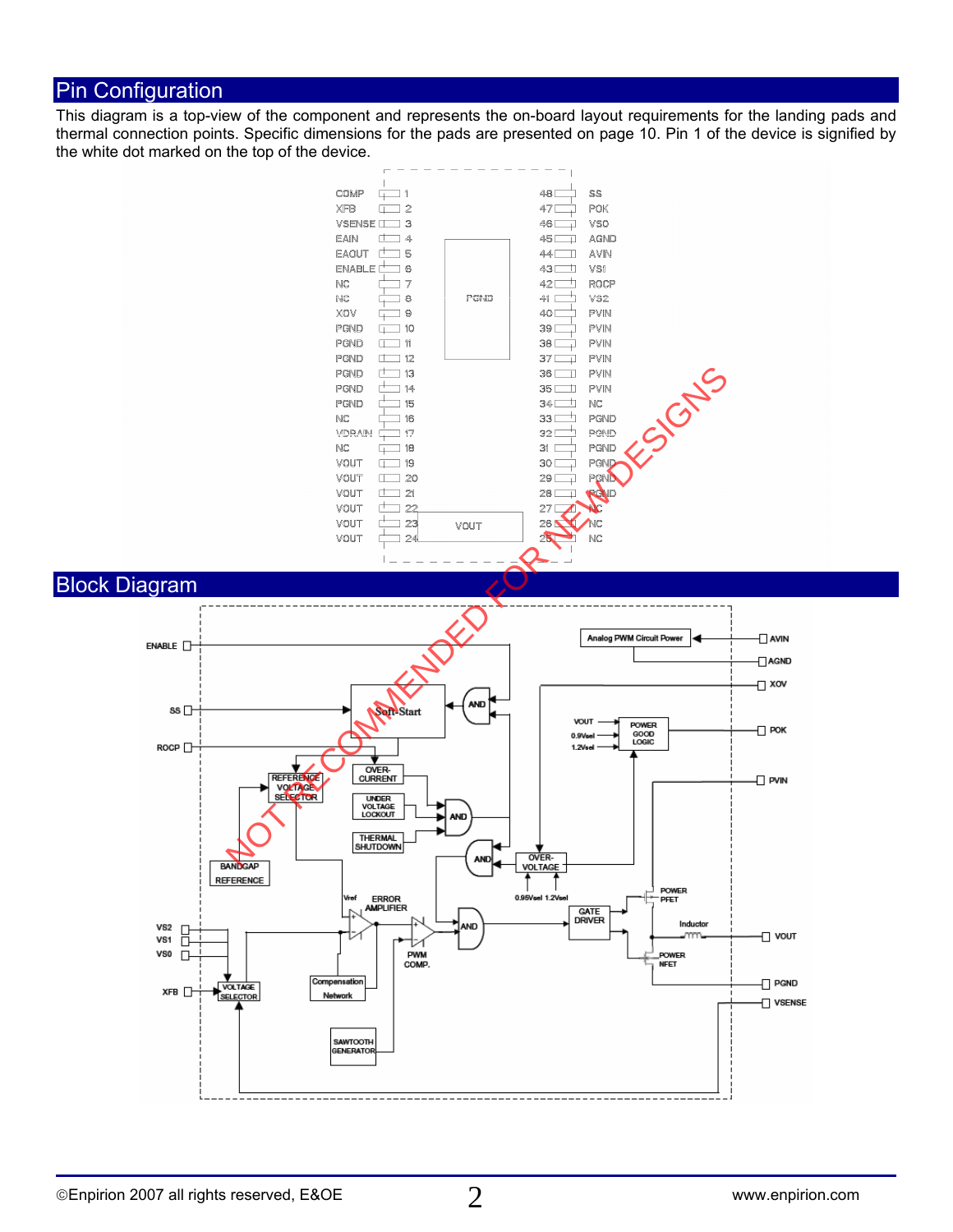# Typical Efficiency

 $V_{IN}$  = 3.3V and  $V_{OUT}$  = 2.5V

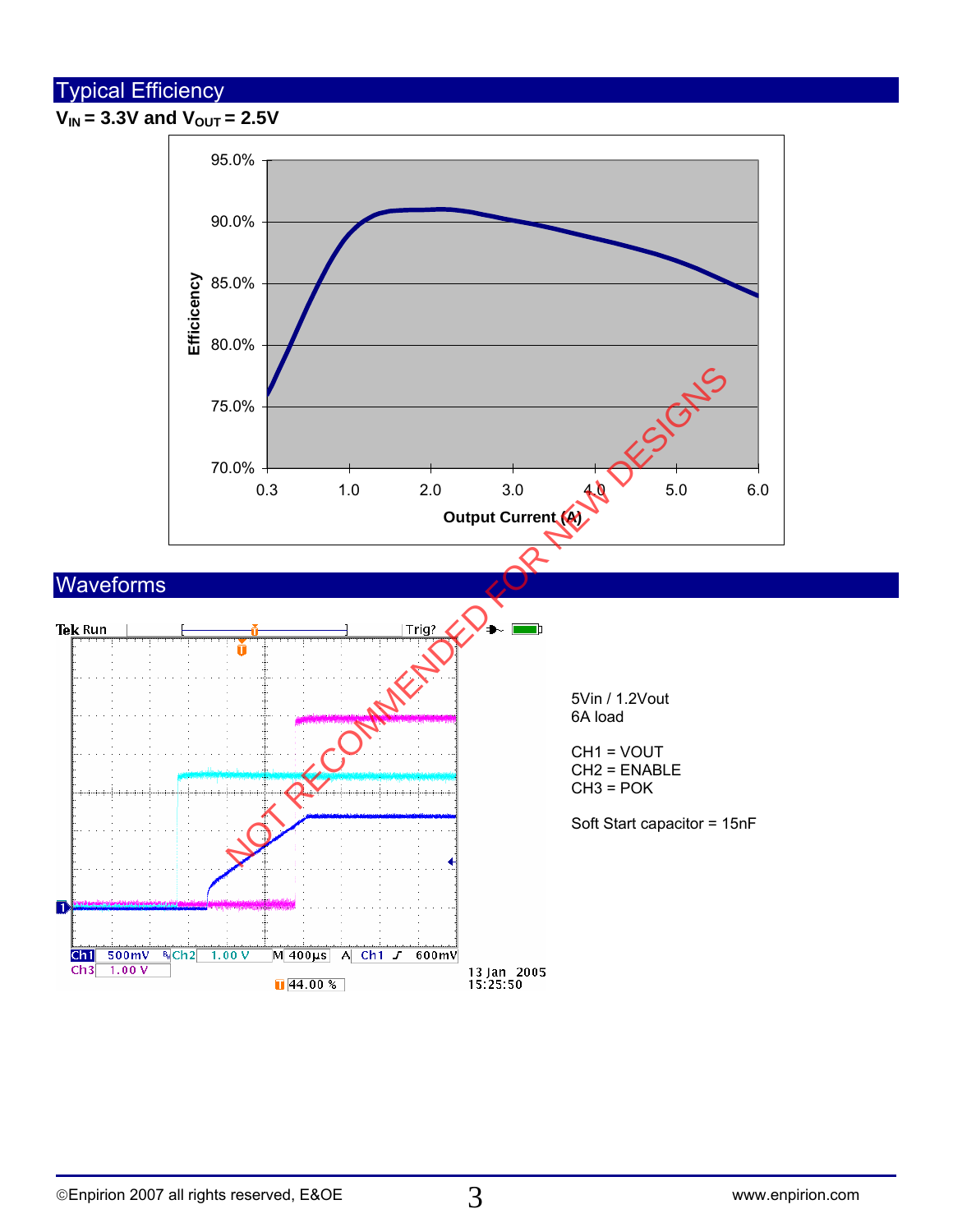

## Absolute Maximum Ratings

CAUTION: Stresses in excess of the absolute maximum ratings may cause permanent damage to the device. Exposure to absolute maximum ratings for extended periods can adversely affect device reliability.

| 20.0mV \ &<br>$M$ 20.0 us A Ch4 $J$<br>2.80A<br>$2.00 A \Omega$<br>Ch4<br>26 Aug 2005<br>$\overline{u}$ + $\overline{54.8000 \mu s}$<br>17:17:48                                   |                            | <b>1.95 GNS</b> |                 |              |
|------------------------------------------------------------------------------------------------------------------------------------------------------------------------------------|----------------------------|-----------------|-----------------|--------------|
| <b>Ilute Maximum Ratings</b>                                                                                                                                                       |                            |                 |                 |              |
| TION: Stresses in excess of the absolute maximum ratings may cause permanent damage<br>e. Exposure to absolute maximum ratings for extended periods can adversely affect<br>ility. |                            |                 |                 |              |
| <b>PARAMETER</b>                                                                                                                                                                   | <b>SYMBOL</b>              | <b>MIN</b>      | <b>MAX</b>      | <b>UNITS</b> |
| <b>Input Supply Voltage</b>                                                                                                                                                        | $V_{IN}$                   | $-0.5$          | 6.5             | V            |
| Input Voltage - Enable                                                                                                                                                             |                            | $-0.5$          | $V_{\text{IN}}$ | V            |
| Input Voltage - VS0, VS1 & VS2 (Note 1)                                                                                                                                            |                            | $-0.5$          | 2.8             | V            |
| Storage Temperature Range                                                                                                                                                          | ${\mathsf T}_{\text{STG}}$ | $-65$           | 150             | $^{\circ}C$  |
| MSL per JEDEC J-STD-020A Level 3                                                                                                                                                   |                            |                 | 260             | $^{\circ}C$  |
| ESD Rating (based on Human Body Model)                                                                                                                                             |                            |                 | 2000            | $\vee$       |
| ES:<br>VS0, VS1 and VS2 pins have an internal pull-up resistor, only ground potentials should be placed on them<br>required.<br><b>Immended Operating Conditions</b>               |                            |                 |                 |              |
| <b>PARAMETER</b>                                                                                                                                                                   | <b>SYMBOL</b>              | <b>MIN</b>      | <b>MAX</b>      | <b>UNIT</b>  |
| Innut Voltage Range                                                                                                                                                                | $V_{\cdots}$               | 2375            | 55              | V            |

#### NOTES:

1. VS0, VS1 and VS2 pins have an internal pull-up resistor, only ground potentials should be placed on them as required.

#### Recommended Operating Conditions

| <b>PARAMETER</b>                              | <b>SYMBOL</b>     | <b>MIN</b> | <b>MAX</b> | <b>UNITS</b> |
|-----------------------------------------------|-------------------|------------|------------|--------------|
| Input Voltage Range                           | V <sub>IN</sub>   | 2.375      | 5.5        |              |
| Output Voltage Range                          | $\rm V_{\rm OUT}$ | 0.8        | 3.3        |              |
| Maximum continuous Output Current             | I <sub>OUT</sub>  |            |            | Ħ            |
| <b>EN5360DC Operating Ambient Temperature</b> |                   |            | $+70$      | $^{\circ}C$  |
| <b>EN5360DI Operating Ambient Temperature</b> |                   | -40        | +85        | $^{\circ}C$  |
| <b>Operating Junction Temperature</b>         |                   | -40        | $+125$     | $\circ$      |

#### Thermal Characteristics

| <b>PARAMETER</b>                                            |                      | SYMBOL TYPICAL | <b>UNITS</b> |
|-------------------------------------------------------------|----------------------|----------------|--------------|
| Thermal Resistance: Junction to Ambient (0 LFM)<br>(Note 2) | $\Theta_{JA}$        | 22             | °C/W         |
| Thermal Resistance: Junction to Case (0 LFM)                | $\theta_{\text{JC}}$ |                | °C/W         |

NOTES:

2. Based on a four-layer board and proper thermal design in line with JEDEC EIJ/JESD 51 Standards.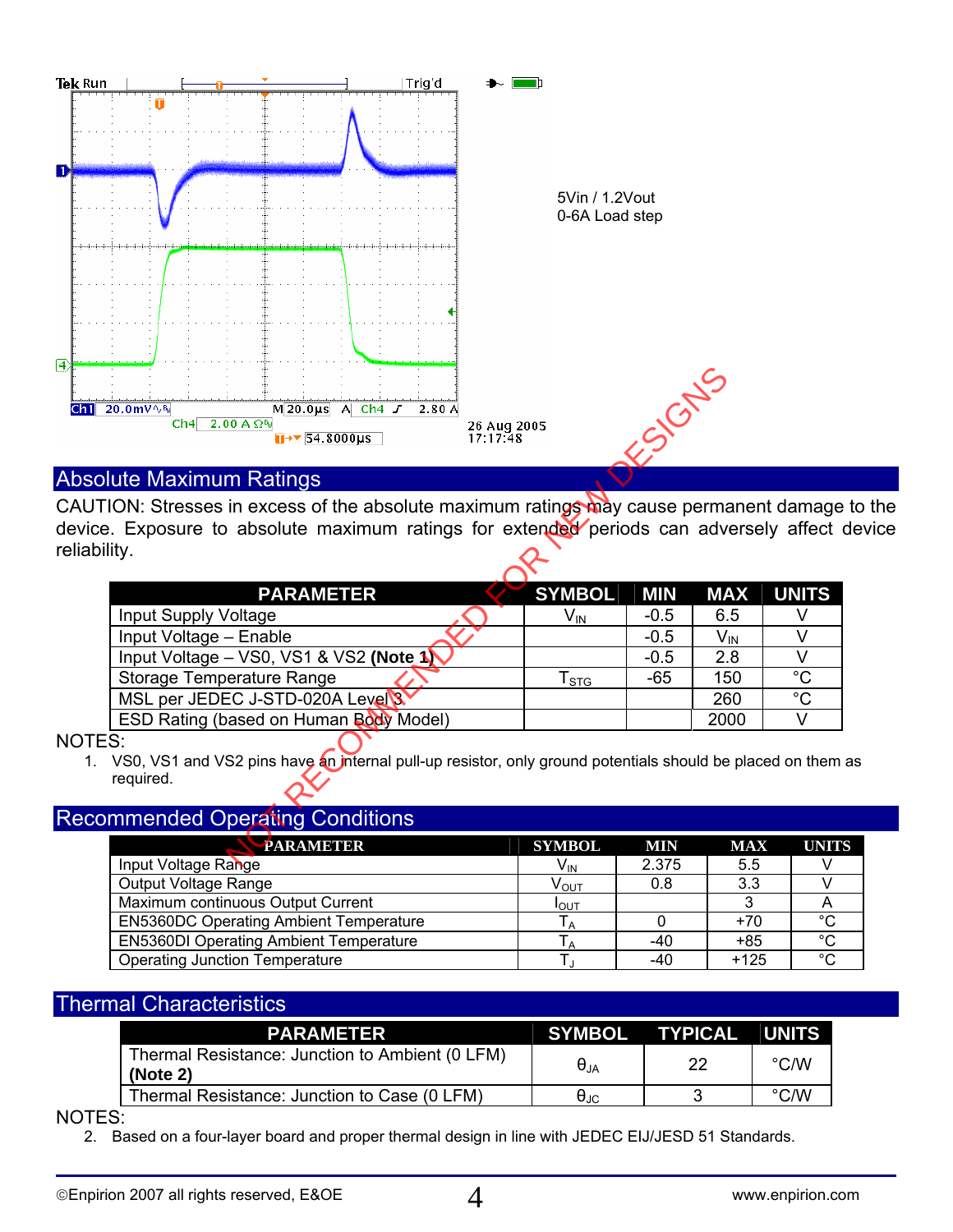# Electrical Characteristics

NOTE: V<sub>IN</sub>=5.5V and over operating temperature range unless otherwise noted. Typical values are at  $T_A = 25$ °C.

| <b>PARAMETER</b>                                       | <b>SYMBOL</b>         | <b>TEST CONDITIONS</b>                                                                                                                  | <b>MIN</b>                 | <b>TYP</b>     | <b>MAX</b> | <b>UNITS</b>     |
|--------------------------------------------------------|-----------------------|-----------------------------------------------------------------------------------------------------------------------------------------|----------------------------|----------------|------------|------------------|
| Operating Input<br>Voltage                             | $V_{IN}$              |                                                                                                                                         | 2.375                      |                | 5.5        | $\vee$           |
| Quiescent Supply<br>Current                            | $I_{\mathsf{Q}}$      | No switching, $AVIN = 3.3V$ ,<br>$PVIN = 3.3V$ , $ENABLE = 0V$                                                                          |                            | 20             |            | mA               |
| No-Load Operating<br>Current                           | $I_{NL}$              | Includes PWM, gate drive and<br>inductor ripple current.                                                                                |                            | 100            |            | mA               |
| Switching<br>Frequency                                 | $F_{\rm osc}$         |                                                                                                                                         |                            | 5              |            | <b>MHz</b>       |
| <b>Thermal Overload</b><br><b>Trip Point</b>           | $T_{J}$               |                                                                                                                                         |                            | $G_{60}$       |            | $^{\circ}C$      |
| $V_{\text{OUT}}$                                       |                       |                                                                                                                                         |                            |                |            |                  |
| Range                                                  | $V_{OU\underline{T}}$ | Using external voltage divider                                                                                                          | 9.8                        |                |            | $\vee$           |
| Output Voltage<br>Regulation                           |                       | 2.375V ≤ $V_{IN}$ ≤ 5.5V, I <sub>LOAD</sub> = 1A<br>$T_A = 25^{\circ}C$                                                                 | $\overline{\mathbf{Q}}$ .0 |                | 2.0        | $\%$             |
| <b>Output Voltage</b><br>Regulation<br><b>EN5360DC</b> |                       | 2.375V $\leq$ V <sub>IN</sub> $\leq$ 5.5V, 0A $\leq$ I <sub>LOAD</sub> $\leq$ 6A;<br>$0^{\circ}C \leq T_A \leq +70^{\circ}C$            | $-3.0$                     |                | 3.0        | $\%$             |
| <b>Output Voltage</b><br>Regulation<br><b>EN5360DI</b> |                       | 2.375V ≤ V <sub>IN</sub> ≤ 5.5V, 0A ≤ Long ≤ 6A;<br>$-40^{\circ}$ C $\leq$ T <sub>A</sub> $\leq$ +85°C T <sub>A</sub> $=$ <b>25°C</b>   | $-3.0$                     |                | 3.0        | $\%$             |
|                                                        |                       | Transient Response ( $I_{OUT}$ = 0% to 100% or 100% to 0% of Rated Load)                                                                |                            |                |            |                  |
| <b>Peak Deviation</b>                                  | $V_{OUT}$             | $V_{IN}$ = 5V, 1.2V < $V_{OUT}$ < 3.3V                                                                                                  |                            | $\overline{2}$ | 5          | $\%$             |
|                                                        |                       | Output Voltage Ripple (with 5 x 10µF X5R or X7R ceramic capacitors)                                                                     |                            |                |            |                  |
| Peak-to-peak                                           | $VOUT-PP$             | $V_{IN} = 5.0 V$ , $V_{OUT} = 1.2 V$ , $I_{OUT} = 6A$ ,<br>$C_{\text{OUT}} = 500 \text{ F}$ , 5 x 10µF X5R or X7R<br>ceramic capacitors |                            | 15             |            | mV               |
| <b>Output Current (Note 3)</b>                         |                       |                                                                                                                                         |                            |                |            |                  |
| <b>Max Continuous</b><br><b>Output Current</b>         | $I_{\text{OUT}}$      |                                                                                                                                         |                            |                | 6          | A                |
| Over-Current<br>Threshold                              | $log_{P}$             |                                                                                                                                         |                            | 9              |            | A                |
| <b>Short-Circuit</b><br>Current                        | <sup>1</sup> SC       |                                                                                                                                         |                            | 8.5            |            | A                |
| <b>Enable Operation</b>                                |                       |                                                                                                                                         |                            |                |            |                  |
| Disable Threshold                                      | <b>V</b> DISABLE      | Max voltage to ensure the converter<br>is disabled                                                                                      |                            |                | 0.8        | $\vee$           |
| <b>Enable Threshold</b>                                | <b>VENABLE</b>        | Min voltage to ensure the converter<br>is enabled                                                                                       | 1.8                        |                |            | V                |
| <b>Power OK Operation</b>                              |                       |                                                                                                                                         |                            |                |            |                  |
|                                                        |                       |                                                                                                                                         |                            |                |            |                  |
| POK low voltage<br>Max POK Voltage                     | $V_{PV_{POK}$         | $I_{\text{POK}} = 1 \text{mA}$<br>Supply voltage applied to POK                                                                         |                            |                | 0.4<br>5.5 | $\vee$<br>$\vee$ |

NOTES:

3. Maximum output current may need to be de-rated, based on operating condition, to meet  $T_J$  requirements.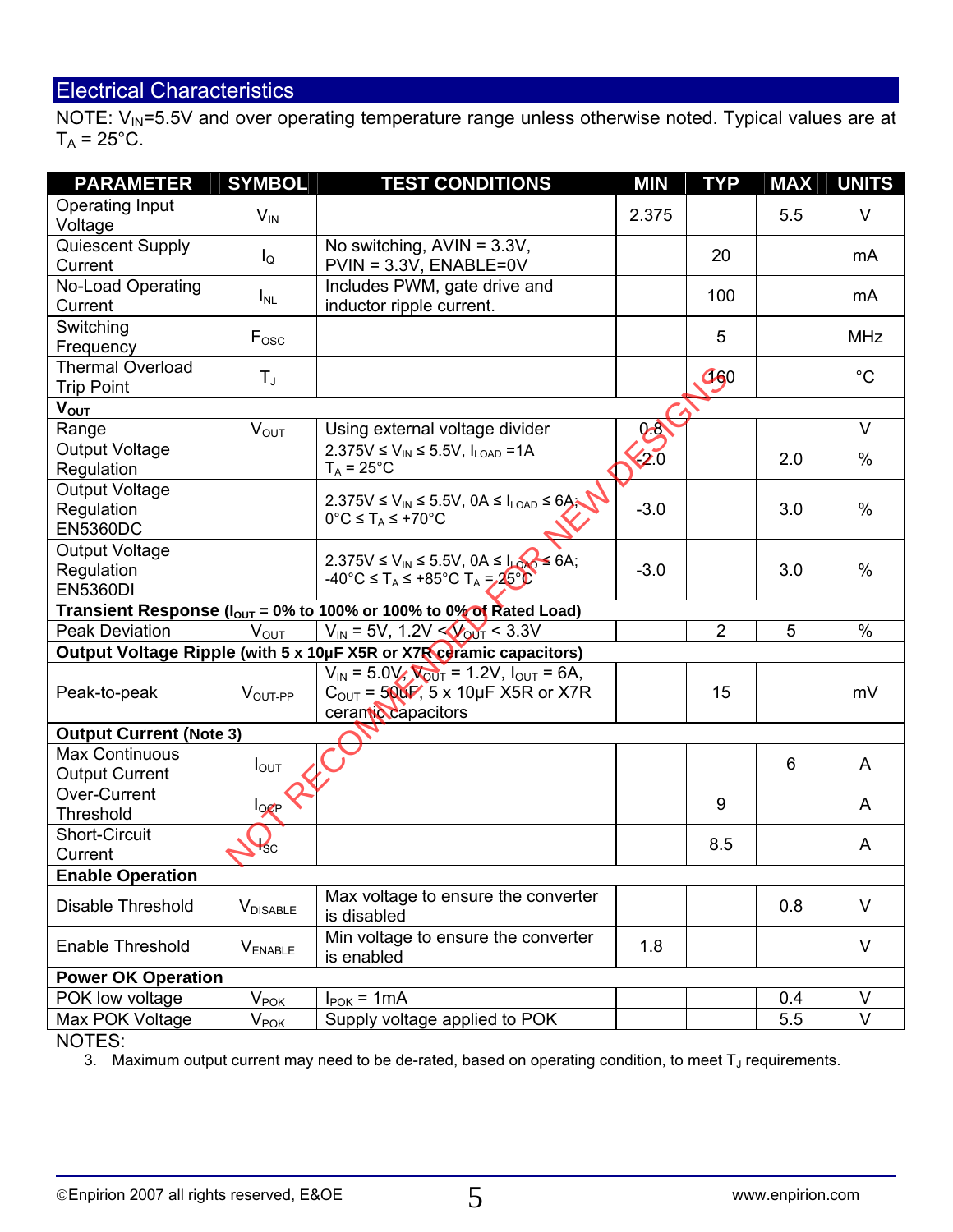|                | <b>Pin Descriptions</b> |                                                                                                                                                                                                                                                                                                                                     |  |  |
|----------------|-------------------------|-------------------------------------------------------------------------------------------------------------------------------------------------------------------------------------------------------------------------------------------------------------------------------------------------------------------------------------|--|--|
| <b>PIN</b>     | <b>NAME</b>             | <b>FUNCTION</b>                                                                                                                                                                                                                                                                                                                     |  |  |
| 1              | <b>COMP</b>             | Output of the buffer leading to the error amplifier. Used for external modifications of<br>the compensation network.                                                                                                                                                                                                                |  |  |
| $\overline{2}$ | <b>XFB</b>              | External feedback voltage input. Option for programming the output voltage with a<br>resistor divider on $V_{\text{OUT}}$ .                                                                                                                                                                                                         |  |  |
| 3              | <b>VSENSE</b>           | Remote voltage sense input. Connect this pin to the load voltage at the point to be<br>regulated.                                                                                                                                                                                                                                   |  |  |
| 4              | <b>EAIN</b>             | Input of the error amplifier for external modifications of the compensation network.                                                                                                                                                                                                                                                |  |  |
| $\overline{5}$ | <b>EAOUT</b>            | Output of the error amplifier for external modifications of the compensation network.                                                                                                                                                                                                                                               |  |  |
| 6              | <b>ENABLE</b>           | Enable input. An input high enables operation. An input low disables operation.                                                                                                                                                                                                                                                     |  |  |
| $\overline{7}$ | <b>NC</b>               | NO CONNECT - Do not electrically connect this pin to PCB. See Note 4.                                                                                                                                                                                                                                                               |  |  |
| 8              | <b>NC</b>               | NO CONNECT - Do not electrically connect this pin to PCB. See Note 4.                                                                                                                                                                                                                                                               |  |  |
| 9              | XOV                     | Over-Voltage set-point input. When using an external voltage divider and the XFB pin.<br>When VS0, VS1 and VS2 are left OPEN or pulled high, an additional voltage divider<br>separate from the XFB pin is required to set the OVP set-point. In this mode, the OVP<br>function is disabled if this voltage divider is not present. |  |  |
| $10 - 15$      | <b>PGND</b>             | Power ground for the power stage circuits.                                                                                                                                                                                                                                                                                          |  |  |
| 16             | <b>NC</b>               | NO CONNECT - Do not electrically connect this pin to PCB. See Note 4.                                                                                                                                                                                                                                                               |  |  |
| 17             | <b>VDRAIN</b>           | Test point between the power FETs and Inductor.                                                                                                                                                                                                                                                                                     |  |  |
| 18             | <b>NC</b>               | NO CONNECT - Do not electrically connect this pin to PCB. See Note 4.                                                                                                                                                                                                                                                               |  |  |
| 19-24          | <b>VOUT</b>             | Voltage and power output.                                                                                                                                                                                                                                                                                                           |  |  |
| 25<br>26<br>27 | <b>NC</b>               | NO CONNECT - Do not electrically connect this pin to PCB. See Note 4.                                                                                                                                                                                                                                                               |  |  |
| 28-33          | <b>PGND</b>             | Power ground for the power stage circuits.                                                                                                                                                                                                                                                                                          |  |  |
| 34             | <b>NC</b>               | NO CONNECT Foo not electrically connect this pin to PCB. See Note 4.                                                                                                                                                                                                                                                                |  |  |
| 35-40          | <b>PVIN</b>             | Power voltage input for the power stage circuits.                                                                                                                                                                                                                                                                                   |  |  |
| 41             | VS <sub>2</sub>         | <b>Voltage select line 2 input. See Table 1.</b>                                                                                                                                                                                                                                                                                    |  |  |
| 42             | <b>ROCP</b>             | Over-Current trip point adjust input. Used for adjusting the OCP trip point.                                                                                                                                                                                                                                                        |  |  |
| 43             | VS <sub>1</sub>         | Voltage select line 1 input. See Table 1.                                                                                                                                                                                                                                                                                           |  |  |
| 44             | <b>AVIN</b>             | Analog voltage input for the controller circuits.                                                                                                                                                                                                                                                                                   |  |  |
| 45             | <b>AGND</b>             | Analog ground for the controller circuits.                                                                                                                                                                                                                                                                                          |  |  |
| 46             | VS <sub>0</sub>         | Voltage select line 0 input. See Table 1.                                                                                                                                                                                                                                                                                           |  |  |
| 47             | <b>POK</b>              | Power OK is an open drain transistor for power system state indication.                                                                                                                                                                                                                                                             |  |  |
| 48             | SS                      | Soft-Start node. A capacitor is connected between this pin and AGND.                                                                                                                                                                                                                                                                |  |  |
| NOTES:         |                         |                                                                                                                                                                                                                                                                                                                                     |  |  |

4. This pin is used for engineering test purposes and reserved for future use. Solder, but do not electrically connect this pin to the PCB.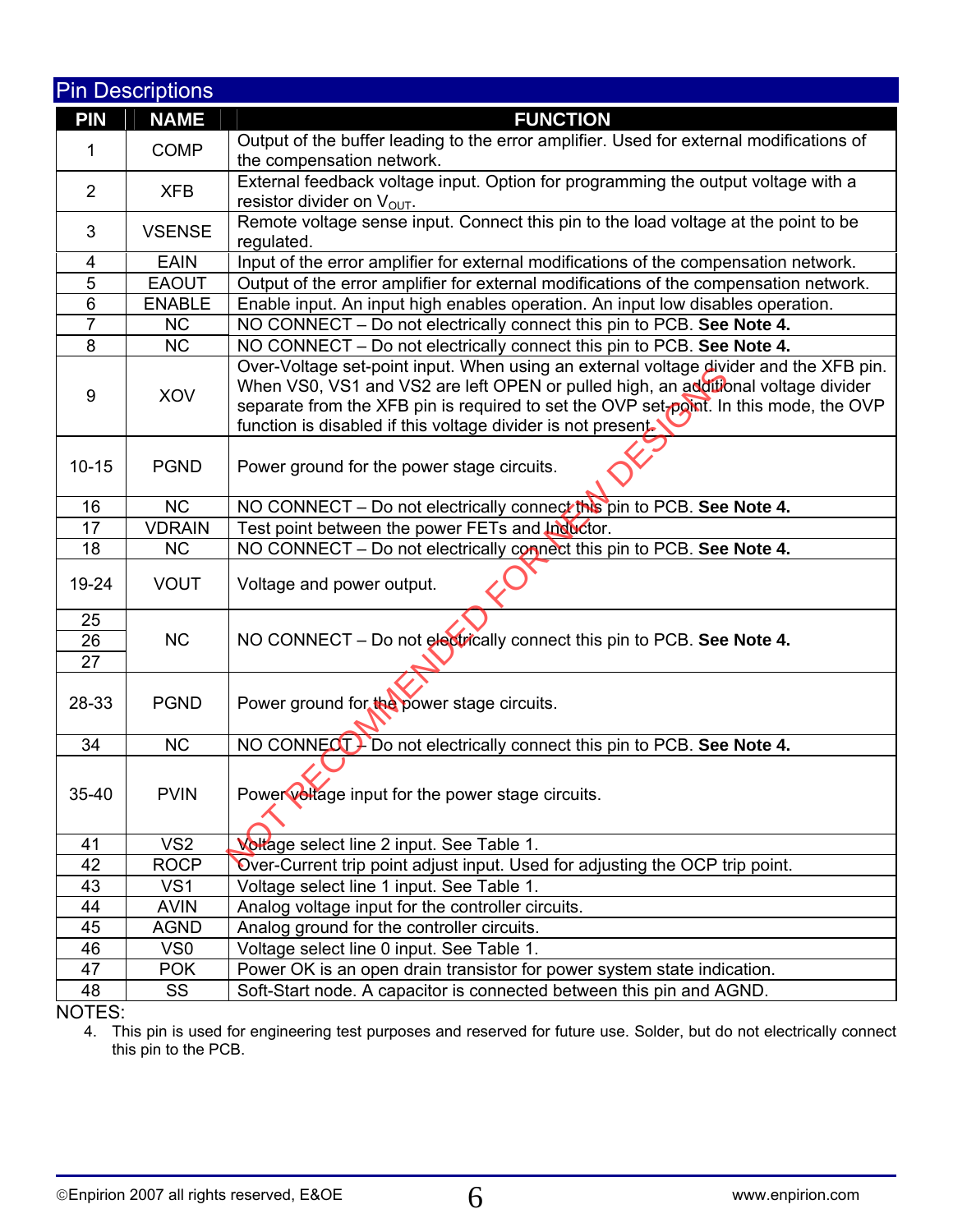## Theory of Operation

#### **Synchronous Buck Converter**

The EN5360 is a synchronous, pin programmable power supply with integrated power MOSFET switches and inductor. The nominal input voltage range is 2.5-5.0V. The output can be set to common voltages by connecting appropriate combinations of 3 voltage selection pins to ground. If different voltage levels are required, provision is also made to allow external programming. The feedback control loop is voltage-mode and the part uses a low-noise PWM topology. Up to 6A of output current can be drawn from this converter. The 5MHz operating frequency enables the use of small-size output capacitors.

The power supply also has protection features such as:

- Programmable over-current protection (to protect the IC from excessive load current)
- Thermal shutdown (to protect the converter from getting too hot)
- Over-voltage protection that stops the PWM switching and turns on the lower N-MOSFET at 120% of the programmed output voltage in order to protect the load from an OV condition.
- Under-voltage lockout circult to disable the converter output when the input voltage is less than approximately 2.2V

Additional features include:

- Soft-start circuit, limiting the in-rush current when the converter is powered up.
- Power good circuit indicating whether the output voltage is within 90%-120% of the programmed voltage.

#### **Output Voltage Programming**

The EN5360 output voltage is programmed using one of two methods. Common output voltages are achieved by tying one or more of the three Voltage Select pins (VS0, VS1 & VS2) to ground (see Table 1). If all three are left floating, the output voltage and over voltage thresholds are determined by the voltages presented at the XFB and XOV pins respectively. These voltages should be set by way of resistor dividers between  $V<sub>OUT</sub>$  to AGND with the midpoint going to XFB and XOV (See Figure 1).

It is recommended that Rb1 and Rb2 resistor values be ~2kΩ. Use the following equation to set the resistor Ra1 for the desired output voltage:

$$
Ra = \frac{(Vout - 0.8V) * Rb1}{0.8V}
$$

If over-voltage protection is desired, use the following equation to set the resistor Ra2 for the desired OVP trip-point

$$
Ra2 = \frac{(OVPtrip)}{10.96V} \times \frac{12}{36V}
$$

By design, in both resistor dividers are the same, the OV trip-point will be 20% above the nominal output voltage.



Table 1: Output Voltage Select Table

| <b>VS2*</b> | <b>VS1*</b> | VS <sub>0</sub> * | <b>Output Voltage</b>       |
|-------------|-------------|-------------------|-----------------------------|
| 0           |             |                   | 3.3V                        |
| 0           |             |                   | 2.5V                        |
| 0           |             |                   | 1.8V                        |
| 0           |             |                   | 1.5V                        |
|             |             |                   | 1.25V                       |
|             | Ω           |                   | 1.2V                        |
|             |             |                   | $0.8V**$                    |
| 1.1.2.2.11  |             |                   | <b>User Selectable</b><br>- |

\*\* 0.8V ref only, not guaranteed performance

\*NOTE: The VS0, VS1 and VS2 pins are defaulted to a '1' with an internal pull-up resistor. Only connect these pins to AGND if a '0' is required. If a '1' is required, then leave the pin floating.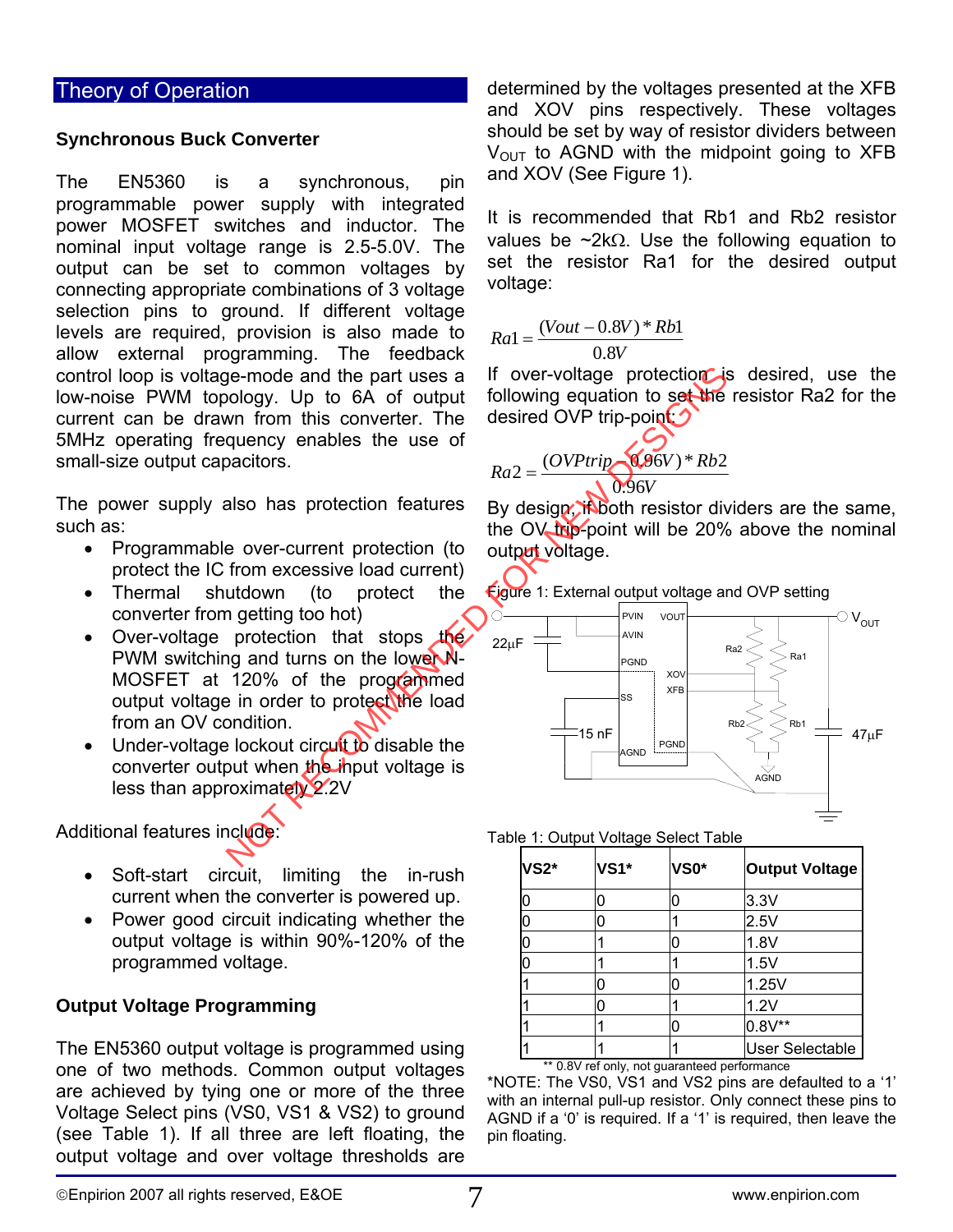#### **Capacitor Selection**

The EN5360 needs about 40-80uF of input capacitance. Low-cost, low-ESR ceramic capacitors must be used as input capacitors for this converter and it is required that they be rated X5R or X7R. In some applications, lower value capacitors are needed in parallel with the larger, lossy capacitors in order to provide high frequency decoupling.

The EN5360 has been optimized for use with about 50µF of ceramic output capacitance. It is required that these be low-cost, low-ESR, ceramic capacitors rated X5R or X7R. (See the Enpirion application note on ripple comparison for optimum selection of number and value of these capacitors based on ripple requirements.) In order to eliminate high-frequency switching spikes on the output ripple, usually a low-value, low-ESR ceramic capacitor is used in parallel with the larger capacitors right at the load.

#### **Enable Operation**

The ENABLE pin provides a means to shut down the power FET switching or enable normal operation. A logic low will disable the converter and cause it to shut down. A logic high will enable the converter into normal operation.

#### **Soft-Start Operation**

The SS pin in conjunction with a small capacitor between this pin and AGND provides the soft start function to limit  $\sqrt{he}$  in-rush current during start-up. During start-up of the converter the reference voltage to the error amplifier is gradually increased to its final level by an internal current source of typically 10uA. The whole softstart procedure is designed to take 1ms - 3ms with a 15-30nF soft start capacitor, but can be programmed by capacitor selection using the following equation:

## **Rise Time:**  $T_R = C_{ss}^*$  80k

During the soft-start cycle, when the soft-start capacitor reaches 0.8V, the output has reached its programmed regulation range. Note that the

soft-start current source will continue to operate and during normal operation, the soft-start capacitor will charge up to a final value of 2.5V.

#### **Power Up Sequencing**

The sequencing of AVIN, PVIN and ENABLE should meet the following requirements:

- 1. ENABLE should not be asserted before PVIN.
- 2. PVIN should not be applied before AVIN.

Note that tying AVIN, PVIN and ENABLE together and brought up at the same time does meet these requirements.

# **POK Operation**

The POK signal is an open drain signal from the converter indicating the output voltage is within the specified range. The POK signal will be a logic high when the output voltage is within 90% - $120\%$  of the programmed output voltage. If the output voltage goes outside of this range, the POK signal will be a logic low until the output voltage has returned to within this range. In the event of an over-voltage condition the POK signal will go low and will remain in this condition until the output voltage has dropped to 95% of the programmed output voltage before returning to the high state (see also Over Voltage Protection) Note that tying AVIN, and the specifier and brought upper<br>
note on ripple comparison meet these requirements<br>
note on ripple comparison meet these requirements<br>
the high-frequency switching<br>
the pDK signal is an open c<br>
th

#### **Over-Current Protection**

The cycle-by-cycle current limit function is achieved by sensing the current flowing through the sense P-MOSFET and a signal generated by a differential amplifier with a preset over-current threshold. During a particular cycle, if the overcurrent threshold is exceeded, the power P-MOSFET is turned off and the power N-MOSFET is turned on to protect the P-MOSFET. If the over-current condition is removed, the overcurrent protection circuit will enable the PWM operation. If the over-current condition persists, the converter will eventually go through a full soft-start cycle. This circuit is designed to provide high noise immunity.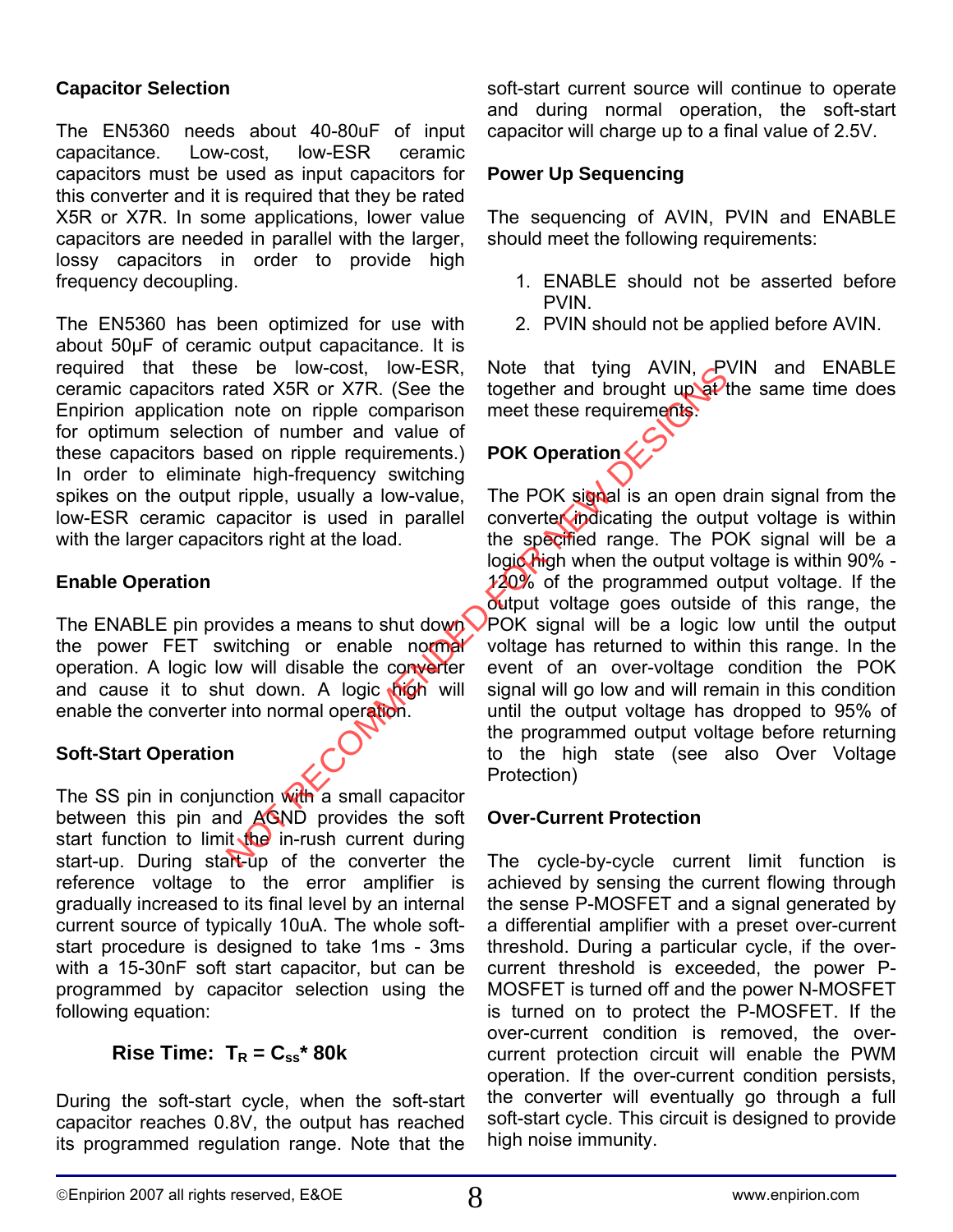It is possible to raise the over-current set-point by  $~\sim$ 50% by connecting a 4.99k $\Omega$  resistor between ROCP and GND.

#### **Over-Voltage Protection**

When the output voltage exceeds 120% of the programmed output voltage, the PWM operation stops, the lower N-MOSFET is turned on and the POK signal goes low. When the output voltage drops below 95% of the programmed output voltage, normal PWM operation resumes and POK returns to its high state.

#### **Thermal Overload Protection**

Thermal shutdown will disable operation once the Junction temperature exceeds approximately 160ºC. Once the junction temperature drops by approx 25ºC, the converter will re-start with a normal soft-start.

#### **Input Under-voltage Operation**

Circuitry is provided to ensure that when the input voltage is below the specified voltage range, the operation of the converter is controlled and predictable. Circuits for hysteresis, input deglitch and output leading edge blanking are included to ensure high noise  $\lim_{n \to \infty}$  and prevent false tripping.

## **Compensation**

The EN5360 is internally compensated through the use of a type 3 compensation network and is optimized for use with about 50µF of output capacitance and will provide excellent loop bandwidth and transient performance for most applications. (See the section on Capacitor Selection for details on recommended capacitor types.) In some cases modifications to the compensation may be required. For more information, contact Enpirion Applications Engineering support.

## **Layout Considerations**

The EN5360 Layout Guidelines application note provides more details on specific layout

recommendations for this part. The following are general layout guidelines to consider.

The CMOS chip inside the EN5360 has two grounds: AGND for the controller, and PGND for the power stage. These two grounds need to be connected outside the package at one point through a low-impedance trace. The connection should be made such that the impedance between the connection point and the AGND pad on the package is minimized. Since the internal voltage sensing circuit is based on AGND, the connection of the two grounds should also be made such that the best voltage regulation can be achieved. The soft-start-capacitor, the voltage programming resistors, and any other external control component should be tied to AGND.

The placement of the input decoupling capacitors and output filter capacitors relative to their respective pins is very critical. The input capacitors should be placed such that they have the lowest inductance traces to PVIN and PGND pins 28-33. The output filter capacitors should have the lowest inductance traces to VOUT and PGND pins 10-15.

There are two thermal pads underneath the device. The centrally located pad is PGND, and, depending on the number of layers of the PC board, it needs to be connected to a thermal plane in order to conduct heat away from the device. Note that if any of the thermal planes is also connected to AGND, the impedance between this point and the GND connection of the load needs to be minimized in order to get the best possible load regulation. The pad in front of the  $V_{\text{OUT}}$  pins 22-24 is connected to  $V_{\text{OUT}}$ . This  $V_{\text{OUT}}$  pad should be connected to a top layer copper area as large as possible to conduct more heat away from the package. This will also help minimize the trace inductance to the output filter caps. Protection<br>
be achieved. The soft-start-start<br>
will disable operation once<br>
will disable operation once<br>
ature exceeds approximately The placement of the input de<br>
multiput dentitive capacities by and output will re-start

> Pin 17 is a connected to a noisy internal node and is brought out for test purposes only. Keep all sensitive signal traces as far as possible from this pin. In order to minimize cross-talk to other parts of the board, do not run any unrelated traces from other circuits underneath the EN5360.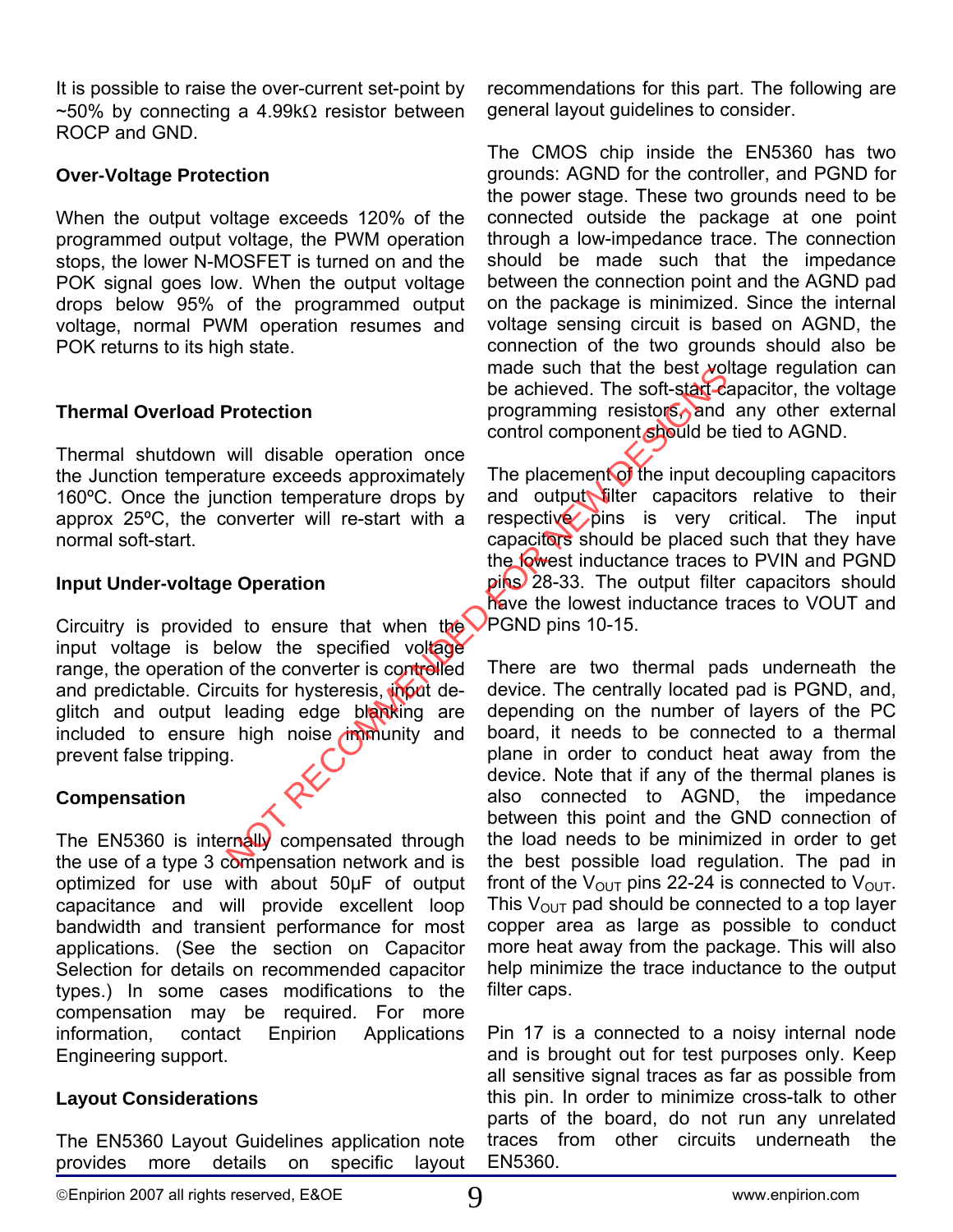# Packaging Information

#### **Mechanical Drawing and Nominal Dimensions**